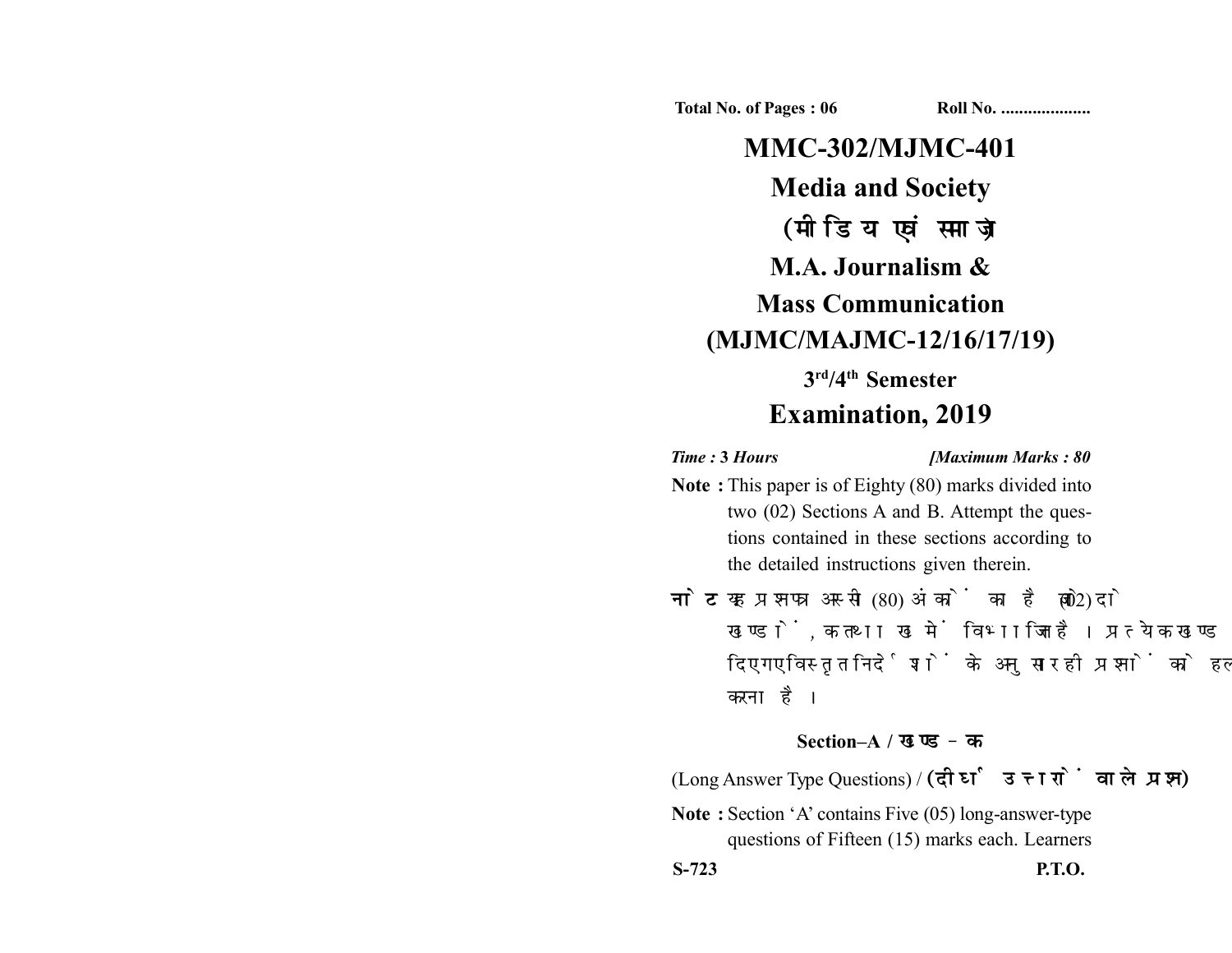4. Internet has provided a new platform to Literature. Comment.

इंटरनेट ने साहित्य को एक नया मंच प्रदान किया है. टिप्पणी कीजिए।

5. How can media play an effective role in promoting women rights.

महिला अधिकारों को बढावा देने में मीडिया कैसे प्रभावी भमिका निभा सकता है?

## **Section–B /**

(Short-Answer-Type Questions) / (लघु उत्तरों वाले प्रश्न)

- **Note :** Section 'B' contains Eight (08) short-answertype questions of Seven (07) marks each. Learners are required to answer any Five (05) questions only. **(5×7=35)**
- नोट: खण्ड 'ख' में आठ (08) लघु उत्तरों वाले प्रश्न दिये गये हैं, प्रत्येक प्रश्न के लिए सात (07) अंक निर्धारित हैं। शिक्षार्थियों को इनमें से केवल पाँच (05) प्रश्नों के उत्तर देने हैं।
	- 1. Describe the challenges faced by Human Rights Activists.
- **S-723 P.T.O. S-723**

मानवाधिकार कार्यकर्ताओं के समक्ष आने वाली चनौतियों का उदाहरणों के साथ वर्णन कीजिए।

- 2. What are the reasons behind decreasing coverage of Literature in Newspapers? अखबारों में साहित्यिक समाचार की जगह लगातार सिकड़ते जाने के क्या कारण हैं?
- 3. Write about the laws for protecting consumer interests.

क्रेता के हित के कुछ काननों की चर्चा कीजिए।

- 4. Describe the code of conduct for Advertisements shown on T.V. टी.वी. पर दिखाए जाने वाले विज्ञापनों के लिए निर्मित आचार संहिता का वर्णन कोजिए।
- 5. What do you understand by Mass Media and Cultural Products?

मास मीडिया और सांस्क्रतिक उत्पादों से आप क्या समझते हैं?

6. Express your views on Radio as a tool of information/entertainment.

सूचना और मनोरंजन के उपस्कर के तौर पर रेडियो के बारे में अपने विचार रखें।